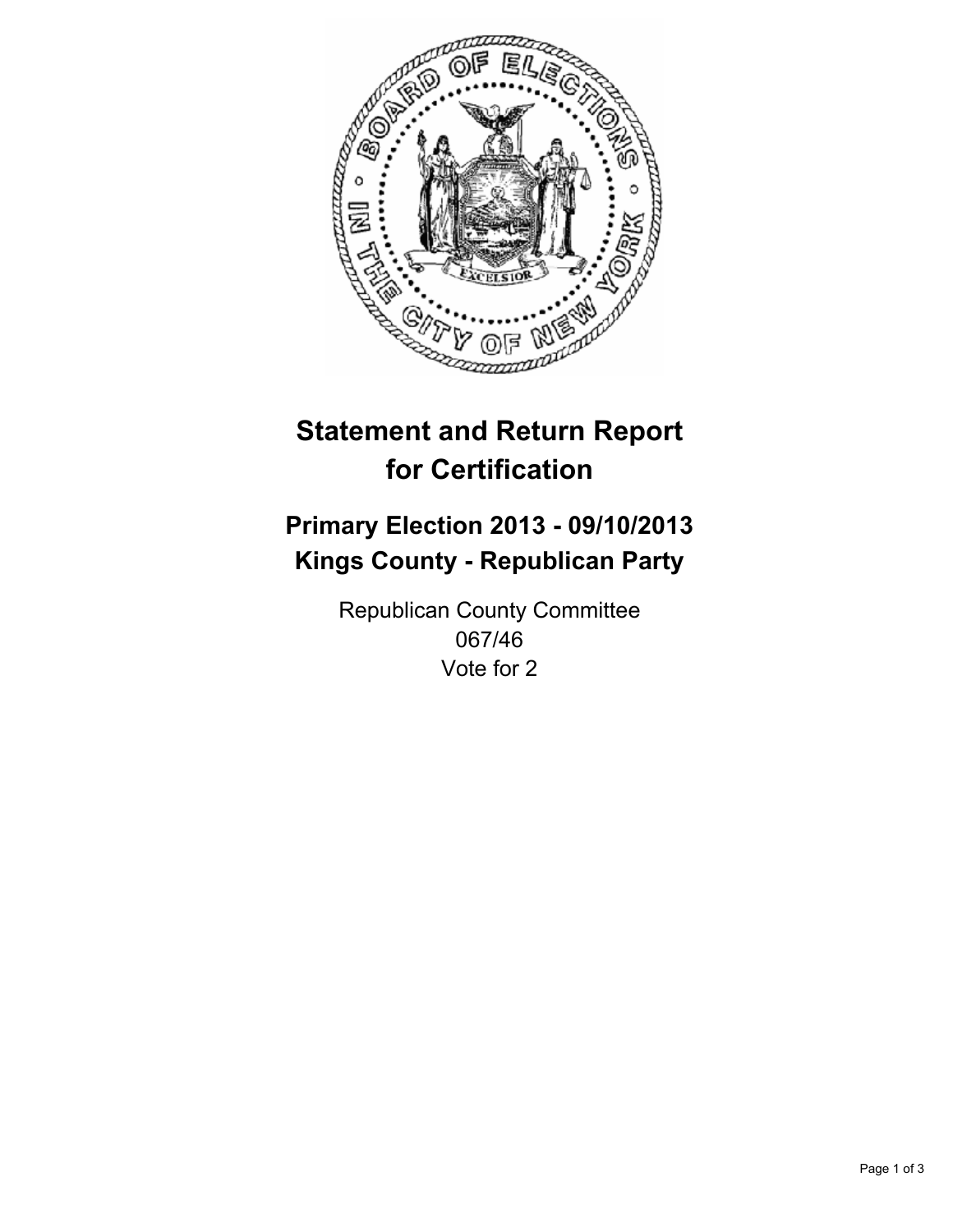

### **Assembly District 46**

| <b>EMERGENCY</b>          | 0   |
|---------------------------|-----|
| ABSENTEE/MILITARY         | 2   |
| <b>FEDERAL</b>            | 0   |
| SPECIAL PRESIDENTIAL      | 0   |
| <b>AFFIDAVIT</b>          | 0   |
| <b>JOSEPH M. GIBILARO</b> | 42  |
| KAREN R. GIBILARO         | 34  |
| <b>MARIA VIOLA</b>        | 18  |
| <b>LAURA NUCCIO</b>       | 9   |
| <b>Total Votes</b>        | 103 |